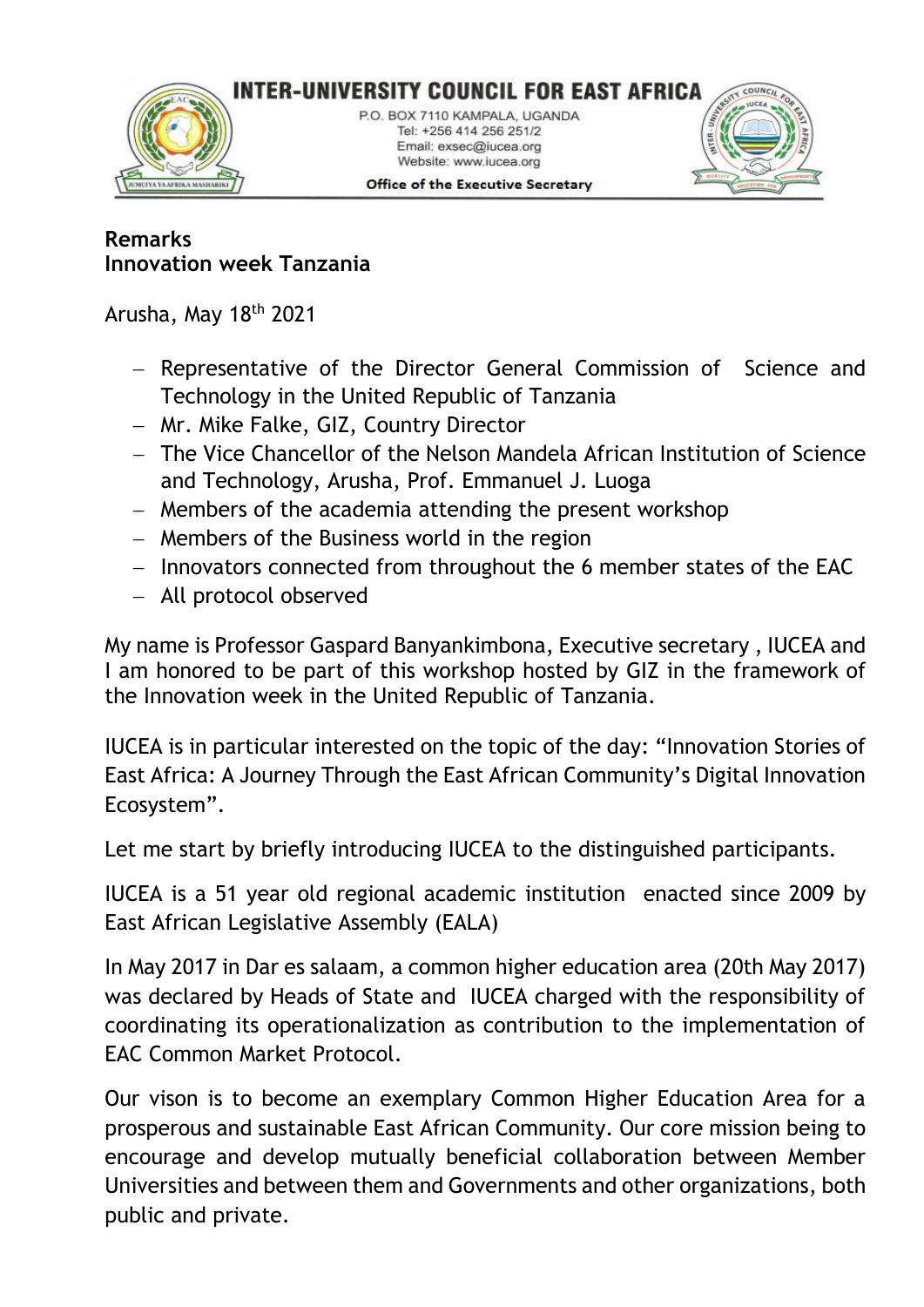Currently, IUCEA is coordinating more than 130 member universities within 6 partners states of the EAC both public and Private.

IUCEA is also coordinating the many centers of the Excellence with in the EAC region and beyond.

One of these centers of excellence which is a success story in the EAC region is the Centre of Excellence for ICT in East Africa (CENIT@EA) based at Nelson Mandela African Institution of Science and Technology, in Arusha. This center was established thanks to the support of BMZ, together with its implementation partners, the German Academic Exchange Service (DAAD) and (GIZ) and IUCEA is one of the implementing partner since 2017.

Through this digital transformation project, CENIT@EA offers a market driven Master's Programme in "Embedded and Mobile Systems" (EMoS) for young tech enthusiasts in the EAC. The Embedded and Mobile Systems is an innovative Programme developed by an East African-German academic consortium led by University of Oldenburg and Nelson Mandela African Institution of Science and Technology.

The Second phase of the project of which agreement were signed yesterday will support the project titled Digital Skills for an Innovative East African Industry" (dSkills@EA). The project aims to expand the Embedded and Mobile Systems Programme and trainings in digital skills and will strengthen innovation transfer from universities to the market, support the ideation phase of young innovators in the EAC and connect them to the existing *innovation ecosystem support structure through a regional innovation network* and online platforms.

## **Ladies and gentlemen,**

If today, digitalization is a great opportunity, Innovation is not an option but a must to take advantage of the many digital opportunities to support business and improve the livelihood of the people in the community.

The purpose of innovation is to come up with new ideas and technologies that increase productivity and generate greater output with the same input whereas "Innovation itself is the creation, development and implementation of a new product, process or service, with the aim of improving efficiency, effectiveness or competitive advantage."

The role of university is very critical in the whole process of Digital transformation which is expected to provide a valuable opportunity for core business functions, such as finance and HR, etc. to move away from manual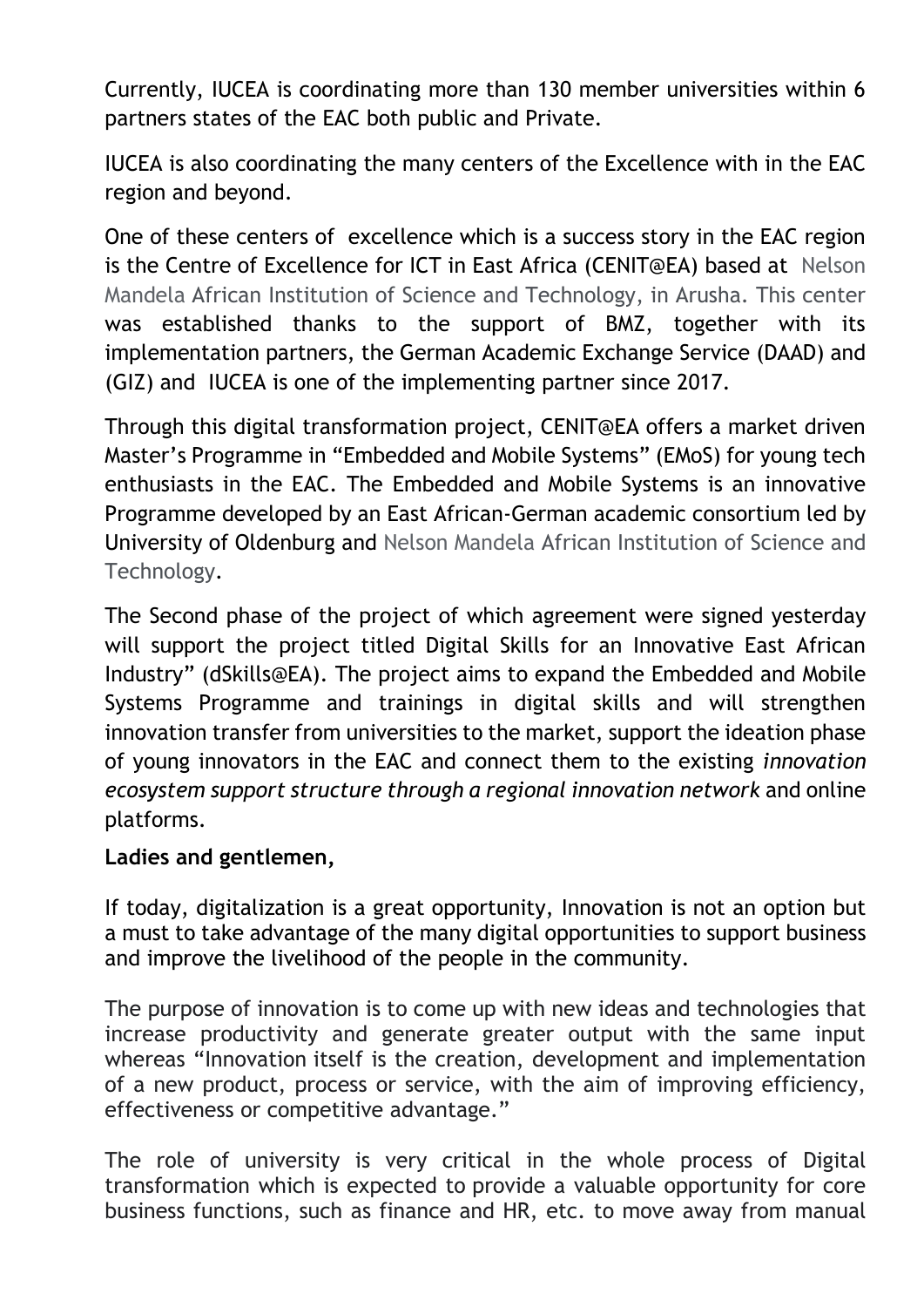processes and automate key areas like payroll, enabling leaders to focus on wider business opportunities.

Digital innovation refers to the application of digital technology to solve existing business problems.

In today's evolving marketplace, many businesses recognize that they need to transform, innovate, and adopt new technology in order to stay competitive. It's all about technology, data, process, and organizational change and Universities have a key role to play here.

At the height of the pandemic, universities and companies were forced to innovate – and do so quickly – to continue operations and serve customers. There is a need to anticipate continuously and generational change must change our business behavior keeping in mind that from where we are now, resilience-building technology is the most important.

## **Ladies and gentlemen,**

In May 2019, IUCEA has established regional incubation centers through Eastern

and Southern Africa Centers of Excellence (ACEII) funded by the World Bank.

The regional incubation centers are helping to build important linkages between academia and industry. Four these incubation centers were awarded US\$250,000 each as seed funds to establish regional incubation centers for Eastern and Southern Africa. IUCEA financed the establishment of 4 incubation centers as follows:

- 1. Incubation Center for Data Driven Innovation for Food and Nutritional Security at the Nelson Mandela Africa Institutions of Science and Technology, Arusha, Republic of Tanzania;
- **2.** Incubation Center for Manufacturing and Business at Moi University, Republic of Kenya;
- **3.** Incubation Center of Energy and Sustainable Development at the University of Rwanda, Republic of Rwanda; and
- **4.** Incubation Center for Traditional Medicines and Biopharmaceuticals, Mbarara University of Science and Technology, Republic of Uganda.